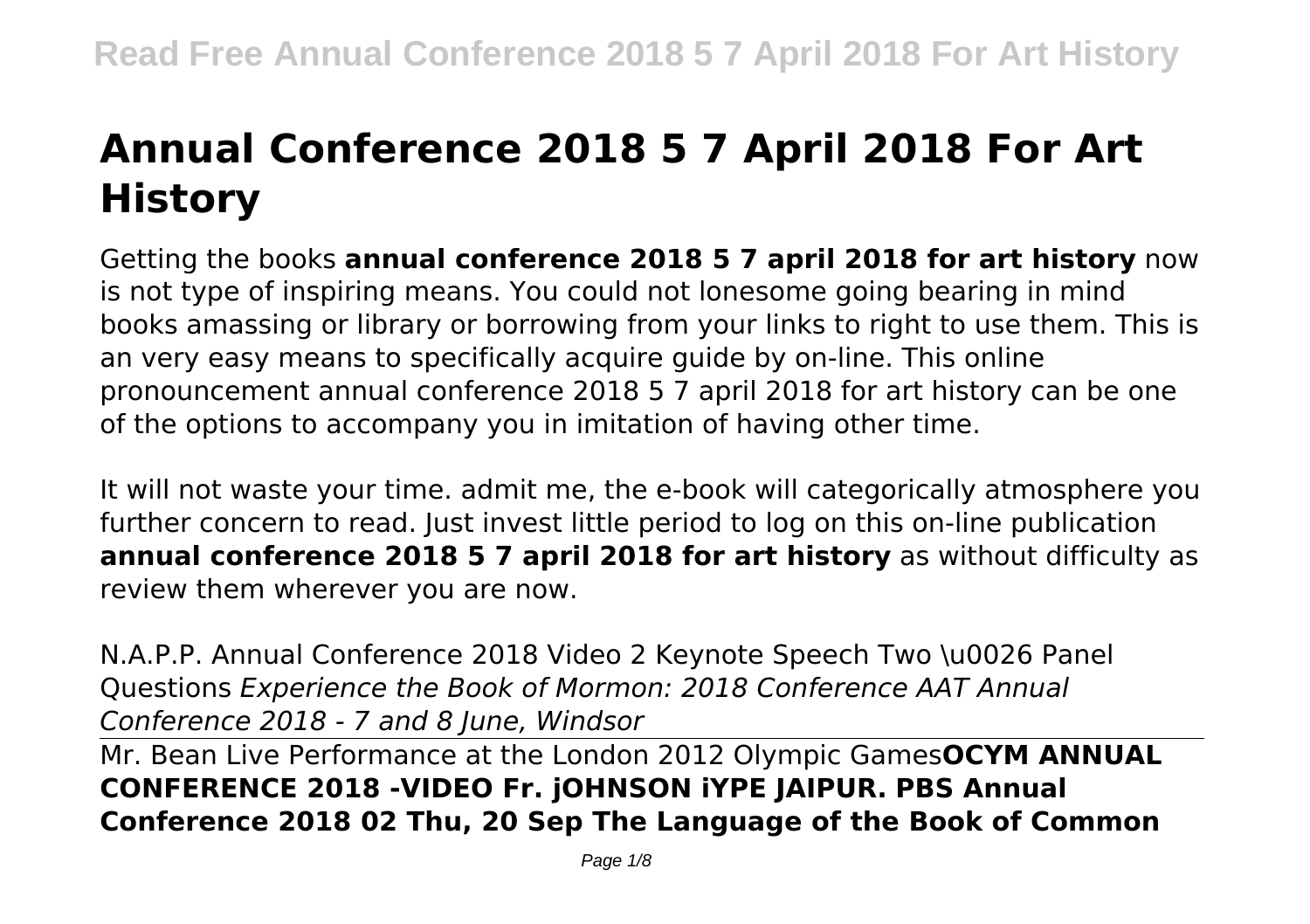**Prayer Sir Roger Scru** Michael Gelb | 7 Principles for Thinking Like the Maestro | 2018 Annual Conference *Steven Lawson: Cut to the Heart: Awakening in Scripture* **COTTELL THE WORLD: Feature Film showing the history of the Seventh-day Adventist** Church *Book Launch- \"Budding Authors: Innovative and Imaginative\" | Brainfeed 7th National Conference* Mac Miller: NPR Music Tiny Desk Concert

IBA Annual Conference 2018 September Event 2018 — Apple Warren Buffett and Charlie Munger chair the 2019 Berkshire Hathaway Shareholders Meeting (FULL) *September Event 2019 — Apple*

HRPA's 2018 Annual Conference \u0026 Tradeshow<del>I Am BBQ 2018 - NBBQA</del> National Conference \u0026 Academy - America's Best BBQ \u0026 Grilling Annual Event Amazon Empire: The Rise and Reign of Jeff Bezos (full film) | FRONTLINE Watch Sky News live Dr. Robin DiAngelo discusses 'White Fragility' Annual Conference 2018 5 7

ANNUAL CONFERENCE 2018 5 7 APRIL 2018. 1. ANNUAL CONFERENCE 2018 5 –7 APRIL 2018. Courtauld Institute of Art King's College London. CALL FOR PAPERS. To offer a paper. Please email your paper proposals direct to the session convenor(s). You need to provide a title and abstract (250 words maximum) for a 25-minute paper (unless otherwise specified), your name and institutional affiliation (if any).

# ANNUAL CONFERENCE 2018 5 7 APRIL 2018 - For Art History

Annual Conference 5-7 November 2018 The Sustainable Seas Annual Conference was held in early November 2018. More than 220 Sustainable Seas researchers,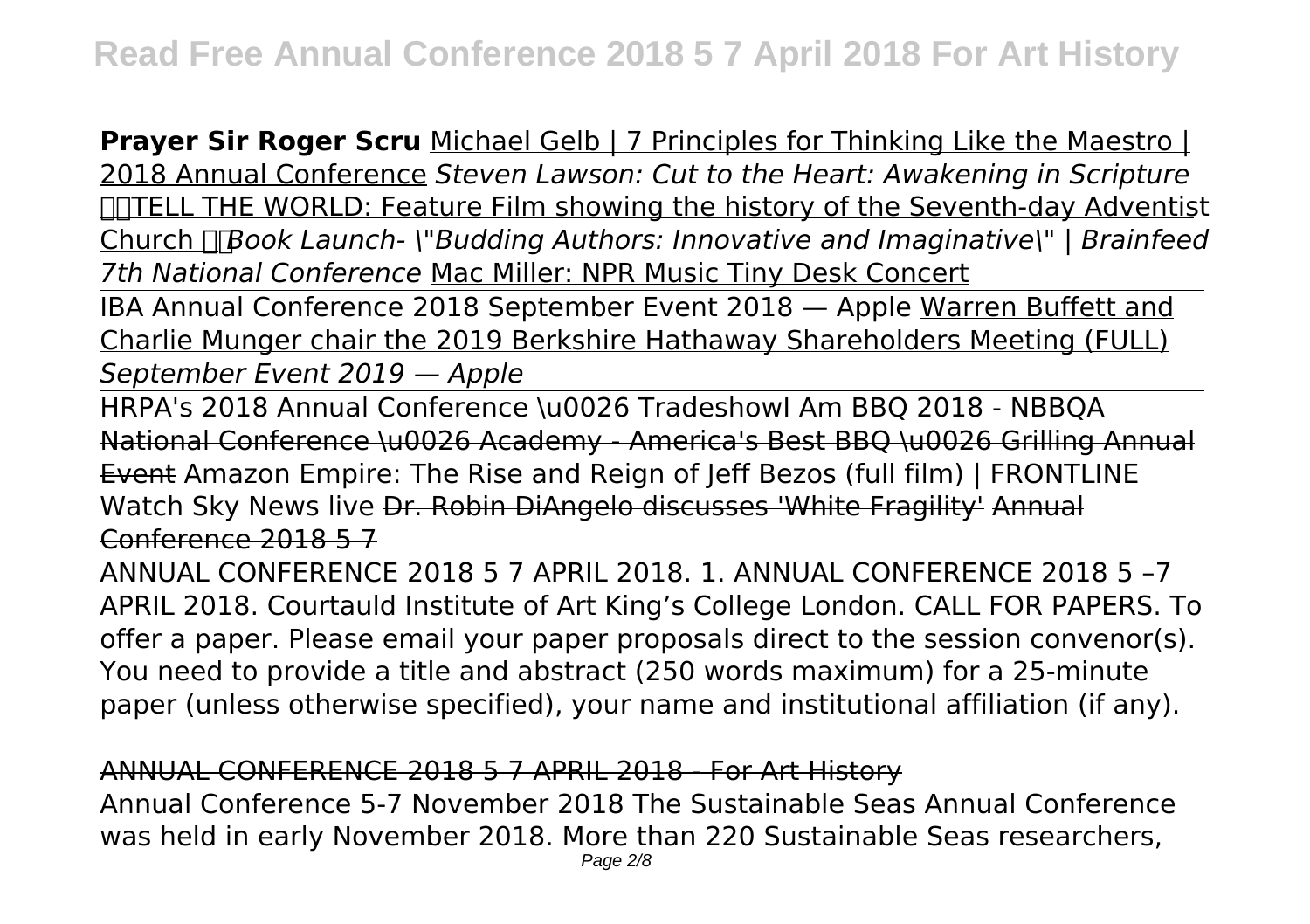stakeholders and Māori research partners attended the second annual conference held in Wellington in early November.

# Annual Conference 5-7 November 2018

Forestville, WI-Anyone interested in creating or advancing their career in the fishing industry should mark their calendar for Jan. 5th-7th, the dates the National Professional Anglers Association (NPAA) will hold its 2018 Annual Conference at Chula Vista Water Park and Resort in Wisconsin Dells, Wisconsin.

# NPAA Annual Conference Set For January 5-7, 2018 - Future ...

2018 Annual Conference Courtauld Institute of Art & King's College London 5 – 7 April 2018, London. About The 2018 Annual Conference for art history and visual culture will be co-hosted by the Courtauld Institute of Art and King's College London. Academic sessions that papers will respond to the idea of 'looking outwards'.

# CFP: AAH Conference, 5-7 April 2018 – The International ...

The ASE Annual Conference is a unique opportunity for all teachers of science and those involved with science education. With over 350 sessions to choose from at ASE Annual Conference 2018, Sched will help you see what's on and plan and edit your personal agenda at any time. If you've not yet registered for this event book now on Eventbrite.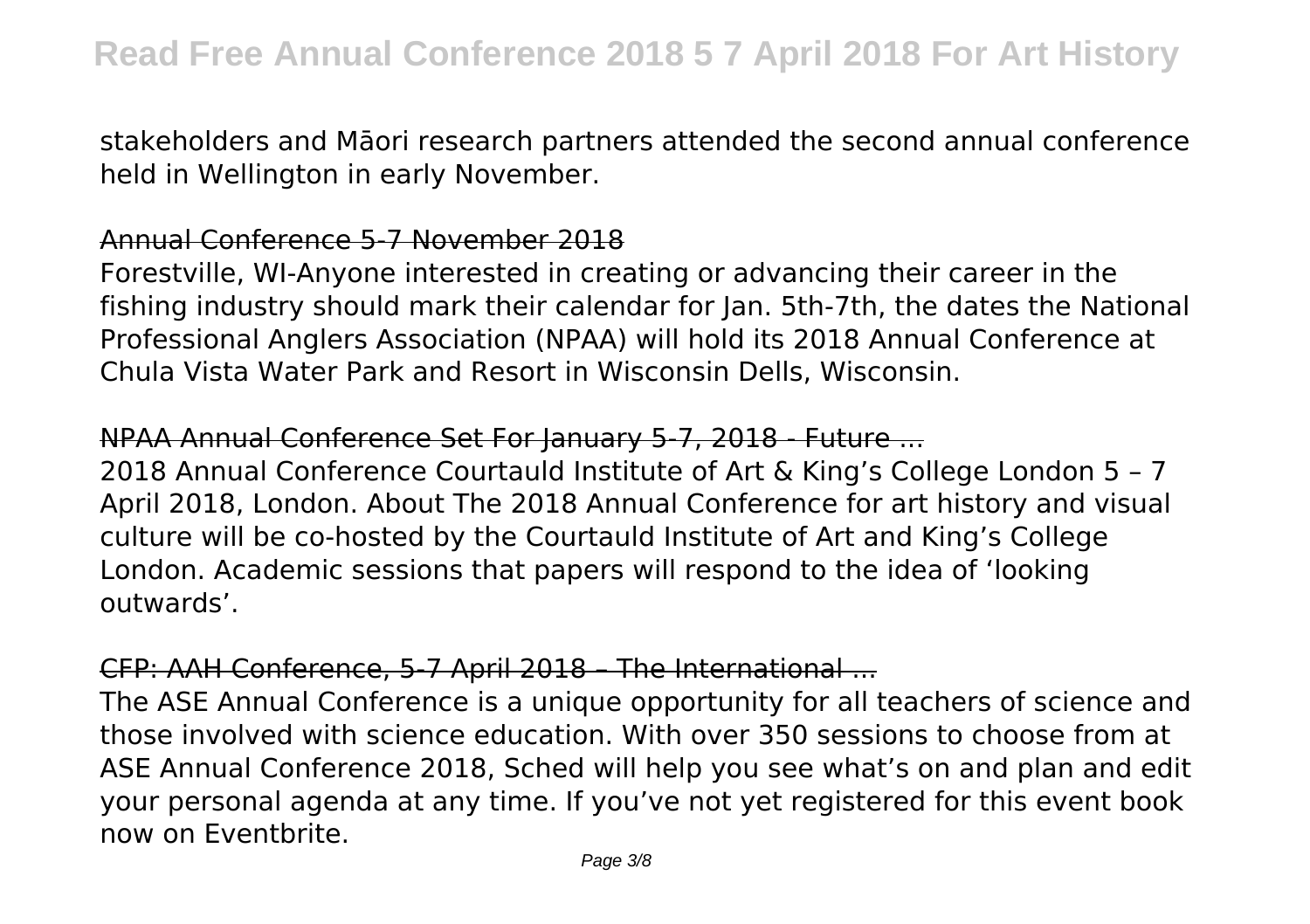# ASE Annual Conference 2018: Schedule For Events ...

2018 Annual Meeting & Conference Hosted by John Clayton Chapter October 5-7, 2018 William & Mary School of Education. W elcome to the 2018 Virginia Native Plant Society's Annual Meeting and Confer-ence! We look forward to seeing you the weekend of Oct 5th, at the William & Mary School of Ed-

# October 5 7, 2018

22nd Annual Greystone.Net HEALTHCARE INTERNET CONFERENCE Westin Kierland Resort and Spa Connect with Amazing People in Healthcare and Digital Marketing November 5-7, 2018 www.HCIC.net Organized by: g greystone.net CONFERENCE PROGRAM With support from:

# November 5-7, 2018 - HCIC

Get Free Annual Conference 2018 5 7 April 2018 For Art History healthy recipies for pre menopause and menopause, the exile an outlander graphic novel diana gabaldon, the lean machine how harley davidson drove top line growth and profitability with revolutionary lean product development, the firm a novel, the foundations of social research meaning and

#### Annual Conference 2018 5 7 April 2018 For Art History The primary responsibilities of the charge/church conference in the annual meeting Page  $4/8$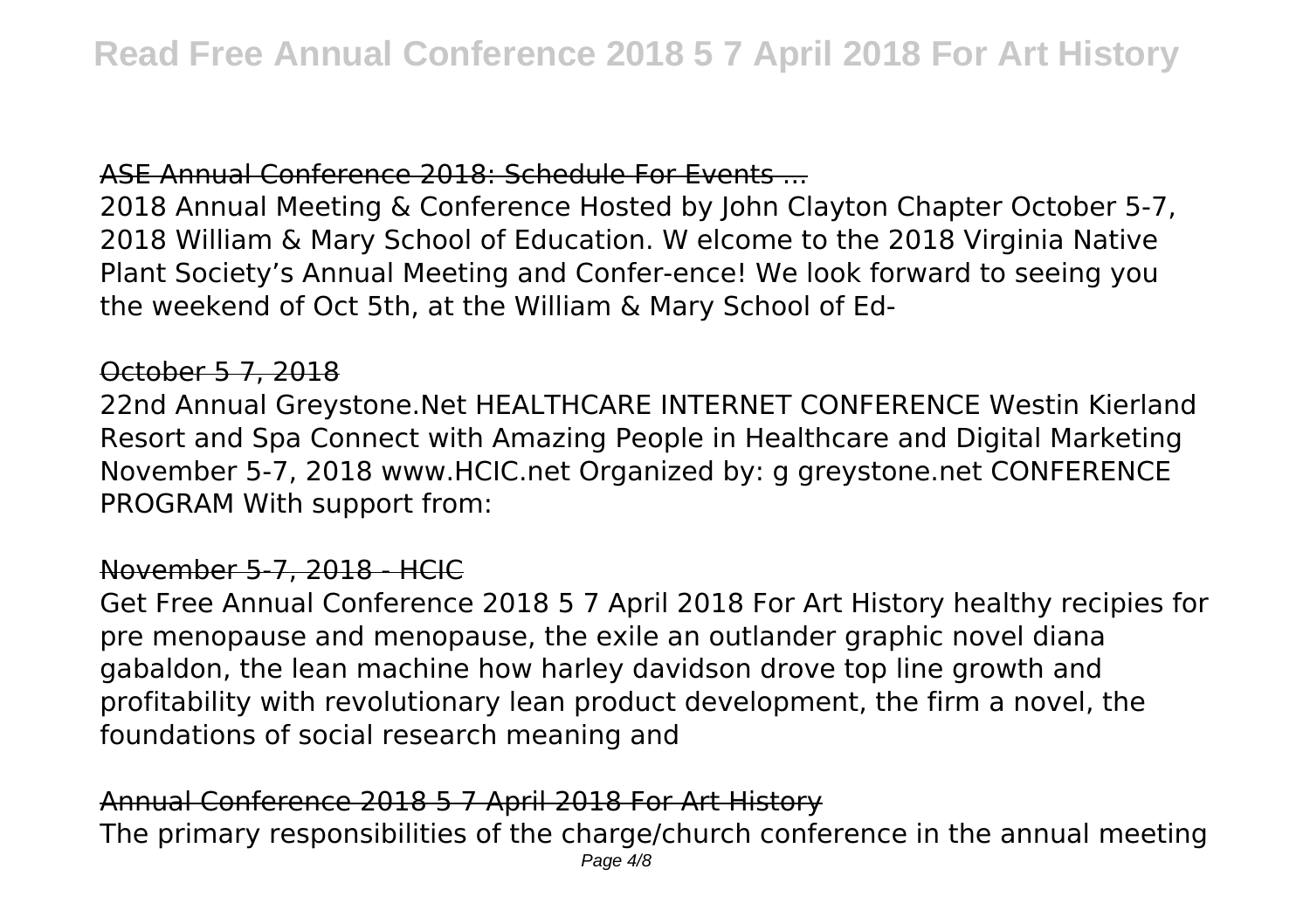is to review and evaluate the total mission and ministry of the church, receive reports, and adopt objectives and goals recommended by the church council that are in keeping with the objectives of The United Methodist Church. ... Forms 5 and 7: Pastoral ...

Charge/Church Conference Packet - Minnesota UMC 2020 Virtual Conference ONE VOICE FOR INCLUSIVE HEALTH Plenaries June 5-7\*| Breakouts Start June 9th | 18th Annual Conference

#### One Voice

Joint Conference Coming Soon:ILMF (International LiDAR Mapping Forum) and ASPRS Annual ConferenceFebruary 5-7, 2018Hyatt Regency Denver at Colorado Convention CenterDenver, Colorado. The geospatial industry will soon descend on Denver for what is certain to be the single largest gathering of geospatial professionals in the Rocky Mountain West — ever.

ILMF and ASPRS 2018 Joint Conference Feb. 5-7 in Denver ... ALPFA 1717 W 6th Street, Suite 410 Austin, Texas 78703 1.855.MYALPFA ex 704 info@national.alpfa.org

ALPFA Convention - ALPFA.org | Association of Latino ... Wednesday, September 5, 2018 to Friday, September 7, 2018. Home. Organizers. Page 5/8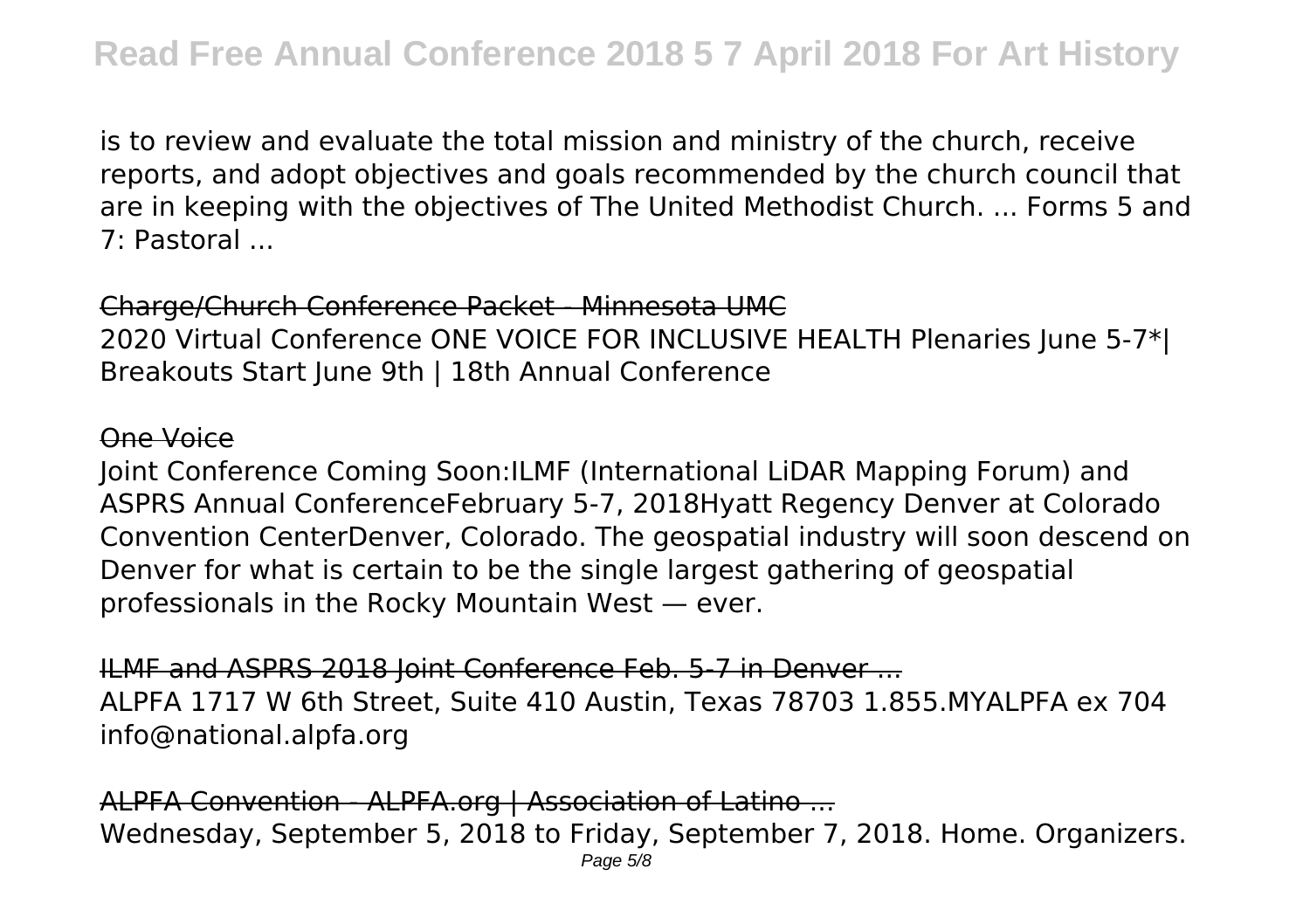Concept Paper. Declaration. Speakers and Presentations. Venue. Vendors. In 2018 Lithuania took over the Presidency of the Association and hosts the 27th Annual Conference.

27th Annual Conference and General Assembly Meeting, 5-7 ... MERS 72nd Annual Conference - 2018 - Thursday, October 4, 2018 7:00 AM - Friday, October 5, 2018 5:00 PM. Life Events.

MERS 72nd Annual Conference - 2018 - Thursday, October 4 ... December 2 - 4, 2020. Virtual Annual Conference . WSWRA would like to invite you to its first-ever virtual Annual Conference. The COVID-19 virus and health department guidelines have forced us to hold our meeting in the virtual format and WSWRA has selected the Zoom platform to manage our conference.

# Annual Conference - WSWRA

June 7-9, 2018. As we gather from across our state, we do so with a sense of history; this is the 50th anniversary of our denomination, which was formed in 1968 in the merger of the Evangelical United Brethren and Methodist Churches. Our theme for the annual conference is "Remembering Who We Are!" We will worship, sing, pray, study, listen and

# COME AND GREETINGS FROM OUR BIS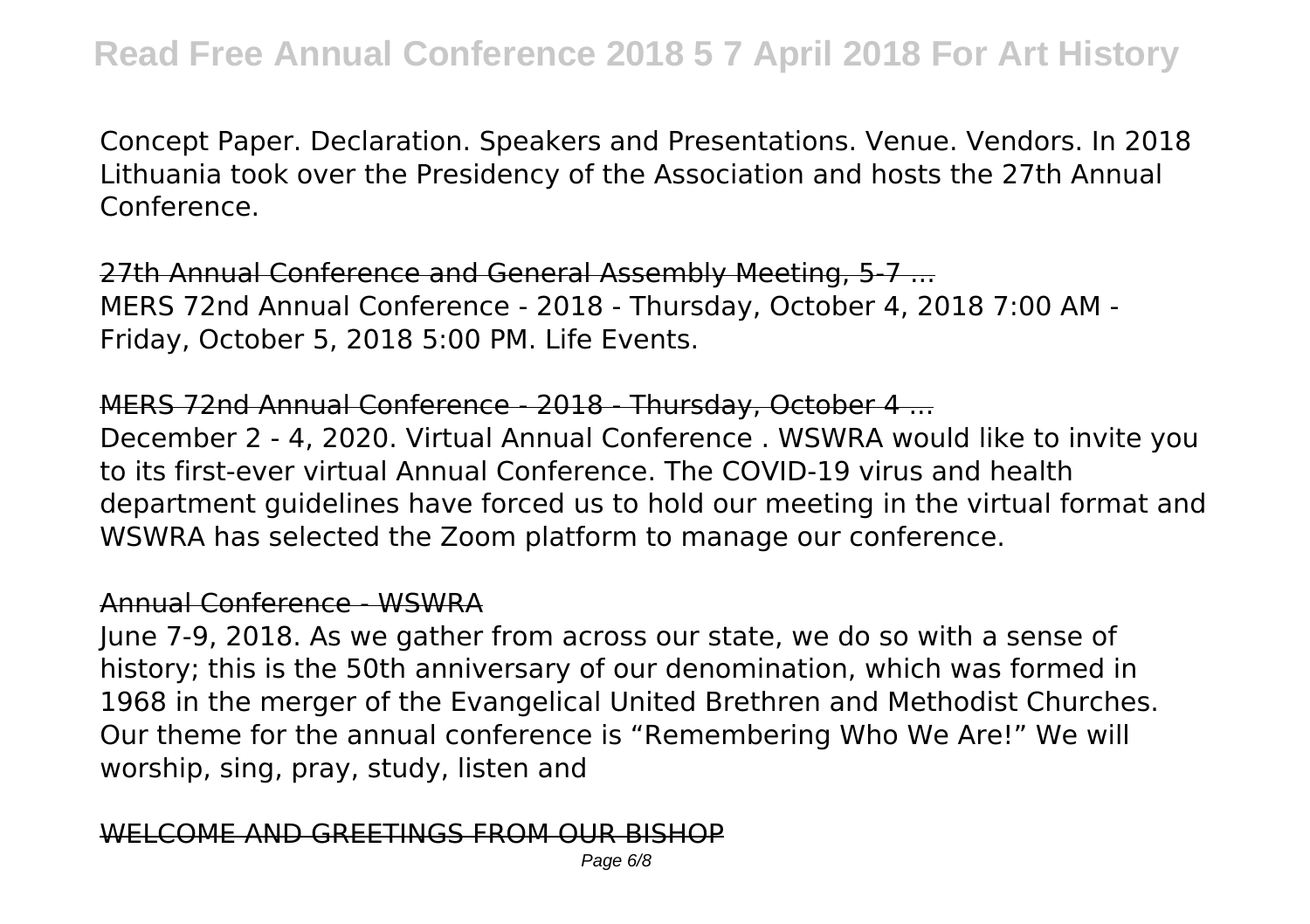2020 Conference to be Held Virtually in November. Lanham, MD (Oct. 23, 2020)—More than 1,000 members of the global ADHD community will convene from November 5 through 7 for the 2020 Virtual International Conference on ADHD. This premier event, hosted by three leading nonprofit organizations─CHADD (Children and Adults with Attention-Deficit ...

# 2020 Virtual Conference on ADHD - CHADD

2020 VIRTUAL MAWD Annual Conference Dec 1-4, 2020 JOIN THE LIVE EVENT HERE. The Minnesota Association of Watershed Districts would like to extend a warm invitation to the 2020 MAWD Virtual Conference.Due to the continued concern of the global COVID-19 pandemic, we have decided to transition from the annual in-person conference, to an all-virtual event.

# Virtual Annual Conference — Minnesota Association of ...

Michael R. Pompeo December 5, 2020. Press Statement. The Kingdom of Thailand's National Day Michael R. Pompeo December 5, 2020. Press Statement. Termination of PRC-Funded Propaganda Programs Michael R. Pompeo December 4, 2020. Press Statement. U.S. Commends Slovenia for Designating Hizballah

Remarks: Secretary Pompeo - United States Department of State The membership model was shifted in January 2007 to an annual membership fee of \$6,000, which includes attendance of the conference, club mailings, networking